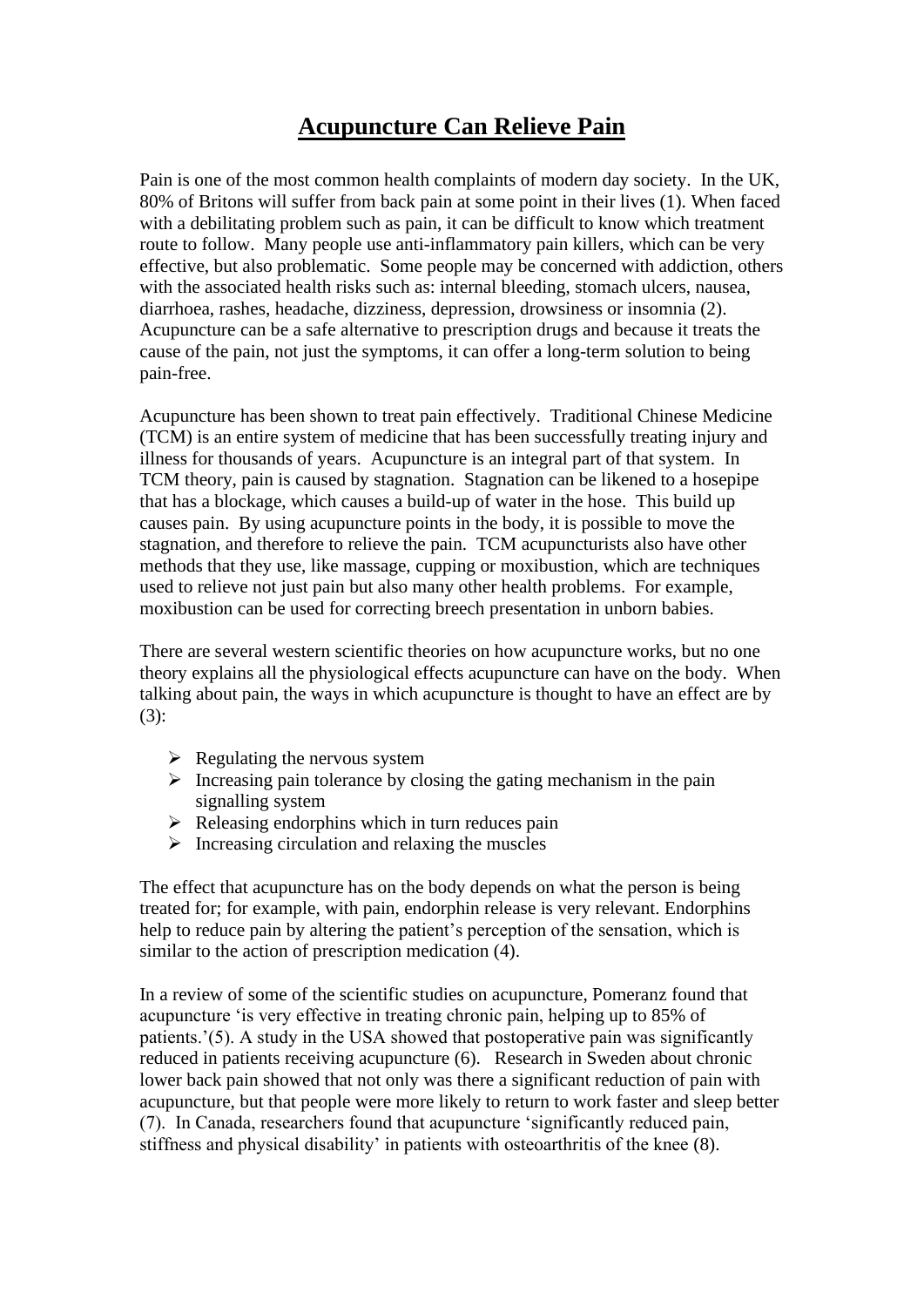One of the important parts of acupuncture is taking a detailed history of the patient's presenting problem and looking for the root cause. The root cause can be due to a person's diet, sedentary lifestyle, stressful environment and/or unbalanced emotional state. Equally, repetitive movements, injury, bad posture or inadequate equipment such as craning one's neck for hours on end to see a computer screen which is too high, can also be contributing or causative factors. This approach to health and wellbeing promotes a deeper level of understanding into the effect one has on their body and it allows you to be pro-active not only in your recovery from illness, but also in achieving longer lasting health and happiness.

Acupuncture is usually a very enjoyable experience. It normally leaves you feeling relaxed, calm and refreshed. The needles used are incredibly thin and often the patient isn't even aware of the needle going in. Once the needle is in place you often feel a mild tingling or aching sensation. Treatments typically last an hour. Some patients can be treated in 1 or 2 sessions, whilst others may need longer depending on their history and severity of symptoms (a protruding disc will take longer than a strained muscle). For more information about acupuncture, or to see testimonials from people just like you, go to [www.lucyjuppacupuncture.com](http://www.lucyjuppacupuncture.com/) .

*Lucy holds a first-class bachelor of science, honours degree in Acupuncture, from Lincoln University, England. She has also studied in China and holds a certificate in Acupuncture and Moxibustion from Beijing University. She is a member of the British Acupuncture Council and adheres to their strict codes of Professional Conduct, Safety and Professional Practice. You can email her at: [lucy@lucyjuppacupuncture.com](mailto:lucy@lucyjuppacupuncture.com) or call her on 07506 761 741.*

## **Bibliography**

- 1. Health and Safety Executive (2006) *HSE Tackles Back Pain With Supermarket Workout* [online]. Available from: <http://www.hse.gov.uk/press/2006/e06107.htm>
- 2. Patient UK (2006) *Anti-inflammatory Painkillers* [online]. Leeds. Available from: <http://www.patient.co.uk/health/Anti-inflammatory-Painkillers.htm>
- 3. Schoen, A (2001) *Veterinary Acupuncture – Ancient Art to Modern Medicine.*  Second Edition. Missouri, Mosby.
- 4. Tension Relief.info (2009) *Acupressure Pain Relief – Trigger Points Relieve Pain*  [online]. Available from: <http://www.tensionrelief.info/Articles/painRelief.htm>

5. Pomeranz, B (1996) 'Scientific Research into Acupuncture for the Relief of Pain' *The Journal of Alternative and Complementary Medicine* Vol. 2, No. 1: 53-60